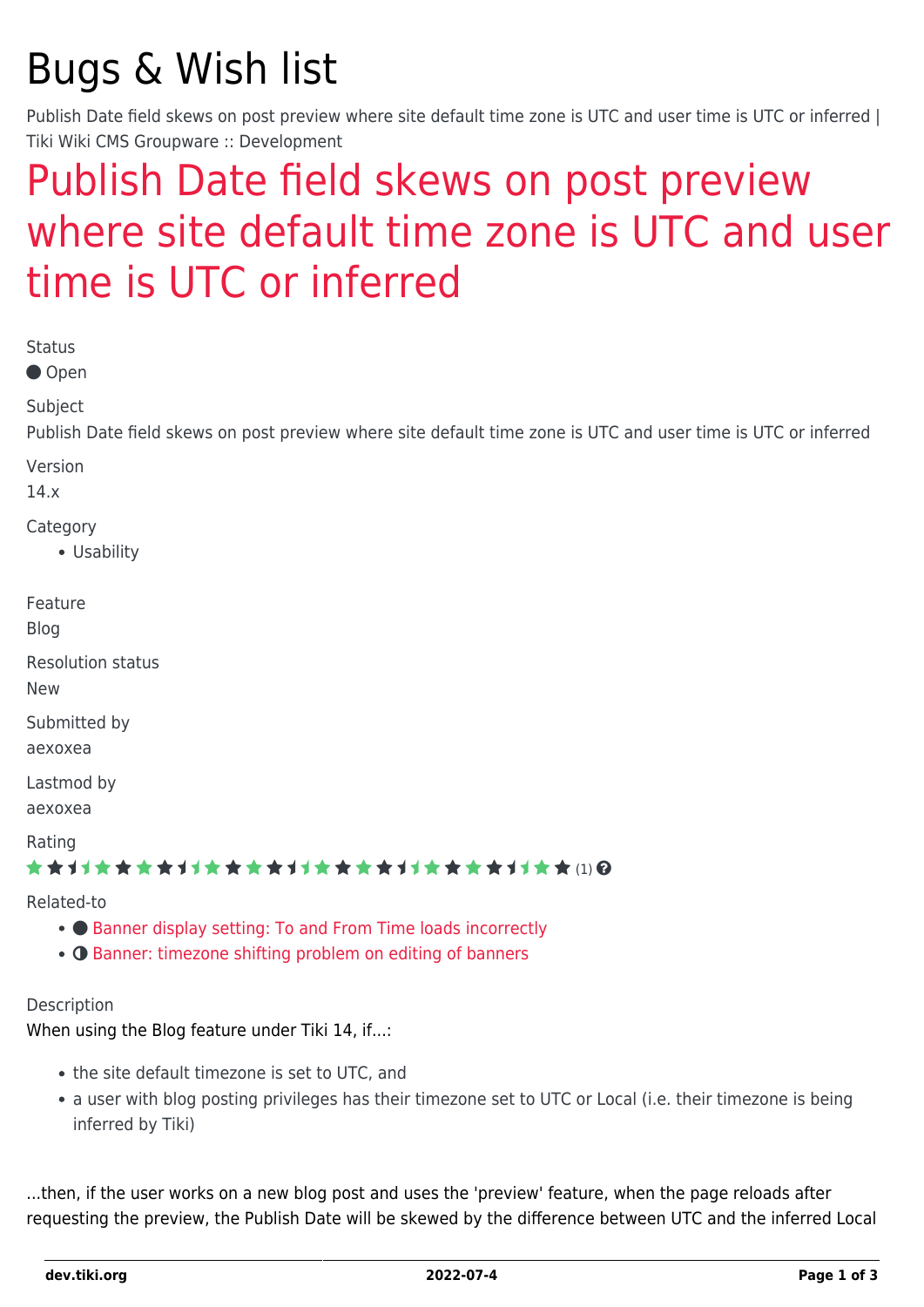timezone.

The skew is also compounding; if 'preview' is used multiple times, the Publish Date can end up being quite distant from the actual date and time of the blog post.

I have related tickets 1579 and 4007 as they describe similar behaviour in the Banners feature; please feel free to un-relate if they are not pertinent.

Edit 2015-10-22: After demonstrating on show.t.o, it appears the skew may relate to the timezone of the underlying server, rather than what is being inferred by Tiki from the user. However, it is still the case that setting an explicit timezone alleviates the issue.

#### **Workaround**

This can be worked around by:

- setting a timezone other than UTC for the site or user, or
- correcting the Publish Date before saving the post.

Importance

4

Priority

 $20$ 

Demonstrate Bug (Tiki 19+) Please demonstrate your bug on show2.tikiwiki.org

Version: trunk ▼ [Create show2.tikiwiki.org instance](#page--1-0)

Ticket ID 5737

Created Thursday 22 October, 2015 12:25:45 GMT-0000 by aexoxea

LastModif Thursday 22 October, 2015 13:00:51 GMT-0000

### Comments



#### [aexoxea](https://dev.tiki.org/user11780) 22 Oct 15 13:05 GMT-0000

Be advised that this is the first ticket I've posted, so if I've committed any faux pas please let me know for future reference  $\ddot{\mathbf{Q}}$ . Also, please advise if there is a particular point at which I should destroy the show.t.o instance.